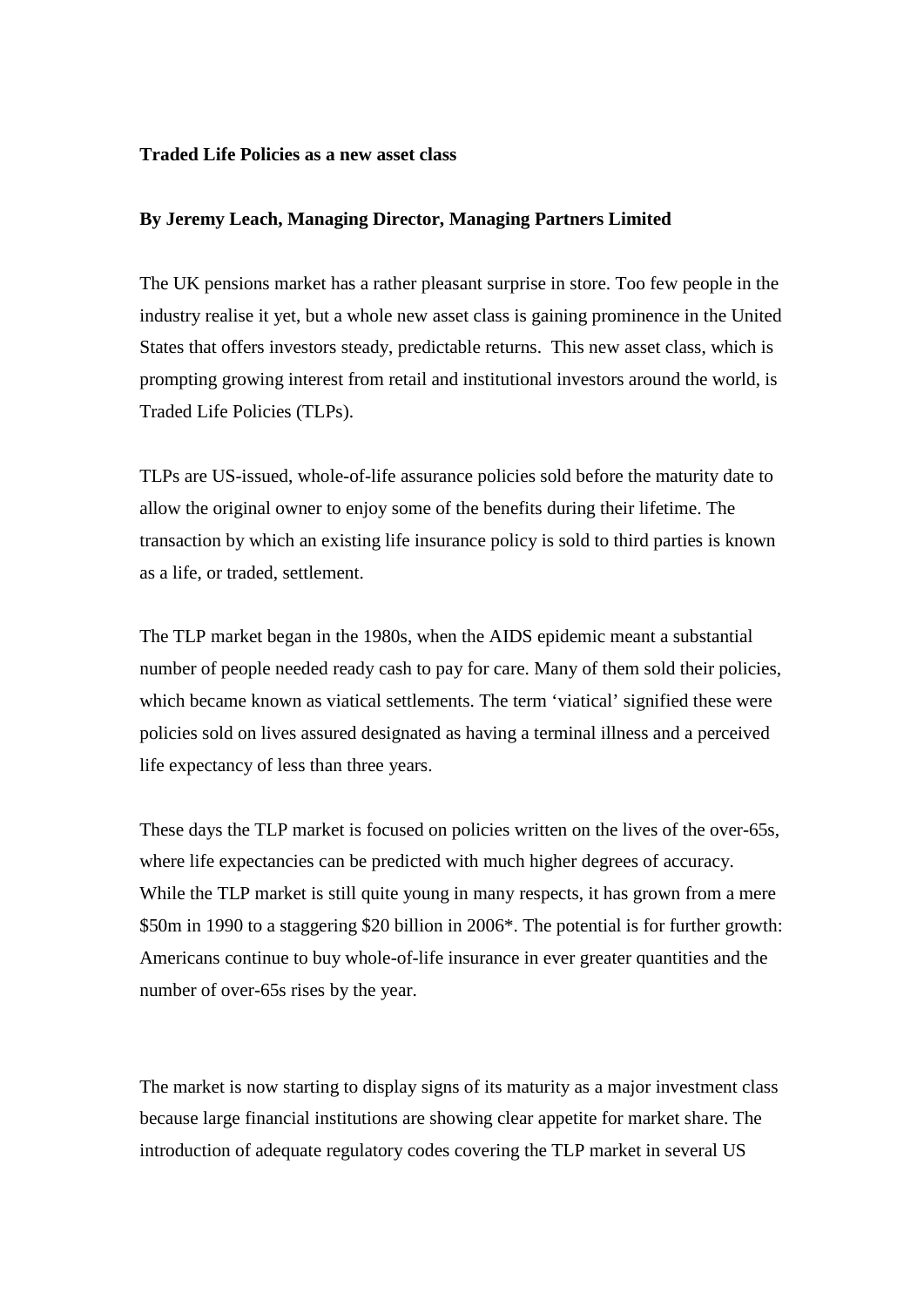states is also likely to contribute to that growth potential by providing an environment in which the market can flourish even further.

The main reason TLPs have come to the attention of investors is that it is possible to use them to deliver steady, predictable returns. These appeal to both retail investors in the UK looking for a replacement to the steady returns once promised by with-profits as well as pension funds looking to match their future liabilities with predictable investments.

The key point about TLPs is that the value of a policy is known: what is not known is when that policy will actually pay out. But by calculating backwards from that known value, with careful actuarial analysis and a diversified portfolio of policies, it is possible to deliver secure, incremental returns to a high degree of accuracy.

What is more, it is possible to secure a high level of gearing with such investments because financial institutions are happy to lend on assets that have a definite value. This facilitates enhancement of returns, which is very attractive to those UK investors looking to switch out of their poorly-performing with profits funds and go some way to making up for the substantial surrender penalties they will pay for doing so.

TLPs are not without risk, of course. While it is possible to know from day one what a policy will be worth upon maturity, it is not possible to know exactly when the life assured will die and how many premiums must be paid before that date. This risk is more pronounced the smaller the number of policies invested in. Therefore it is essential to buy a large number of policies across a wide range of insurance companies, cutting the risk that any companies going bust will have a devastating impact on a fund.

TLPs raise emotive issues because of the link to people's deaths. But investors should realise there are many reasons why holders of life policies wish to sell them. Insurance needs change throughout people's lives: for example, a young couple might take out insurance to protect each other or their children against their premature deaths, but they might divorce or outlive their children. Premiums can also become an unnecessary expense, while as part of benefits packages companies might insure staff